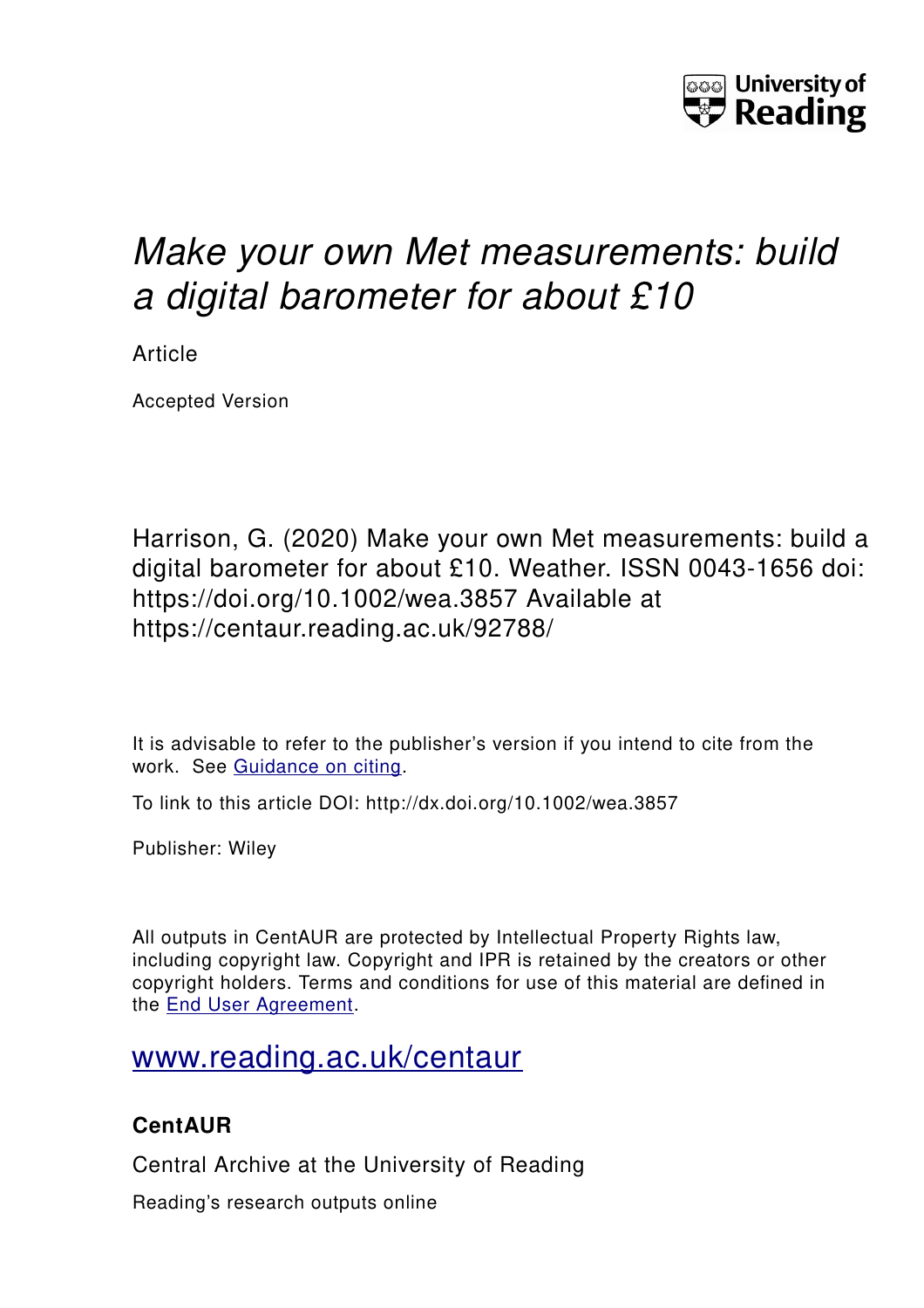#### **Make your own Met measurements: build a digital barometer for about £10**

#### R. Giles Harrison

*Department of Meteorology, University of Reading*

#### **Abstract**

Meteorological measurements need not always require expensive instrumentation. Modern electronic sensors are accurate and readily made to work with well-supported programmable electronic interfacing systems, such as the Arduino series of devices. Construction of an atmospheric pressure display is outlined here, which also provides temperature and relative humidity measurements.

#### **1. Introduction**

Major developments in miniature and inexpensive sensors have occurred in the past decade or so, often motivated by applications in mobile phones. Some of these devices are sufficiently accurate and stable that they are suitable for use in meteorology. For example, extending the range of sensors carried on conventional meteorological radiosondes has been a recent focus of work in the Meteorology Department at Reading, for measuring turbulence (Marlton et al, 2015), volcanic ash or liquid water (Airey et al, 2017). Further, as part of Physics of the Environment BSc degree, Reading students are taught how to use modern electronic sensors, and make their own data logging system for Pressure (*P*), Temperature (*T*) and Relative Humidity (*U*) which they evaluate against standard measurement methods (Harrison and Westbrook, 2016). As an encouragement to look at these new and inexpensive technologies, a brief description is given here of how to use an integrated digital PTU sensor, without requiring any soldering skills. Indoors, it can operate as a simple digital barometer.

#### **2. Principles**

Measurements made by electronic sensors provide outputs which are analogue (i.e. continuously varying voltage or currents), or digital (interrogated as a data stream by a computer in some way), which need to be captured for recording or display. Because of the many possible ways of connecting a sensor, programmable devices have been developed which can be configured to read a variety of sensors and provide the data in a form suitable for further processing. A *microcontroller* is an example of such a device; microcontrollers are often provided on a small circuit board - called a development board – providing the different connections needed. There are many development boards available but the Arduino series of such boards (or *shields*) has proved popular as it is intended for beginners, supported by a readily downloaded programming environment and many items of open source software altruistically contributed. To demonstrate a meteorological application for an Arduino system in a simple way, its use with an integrated sensor, the Bosch BME280, is described. This sensor is the latest in a series of sensors from Bosch which can resolve atmospheric pressure changes to 0.01 hPa, as, unlike previous generations of pressure sensors (e.g. Harrison, 2000), it implements accurate internal polynomial-derived individual temperature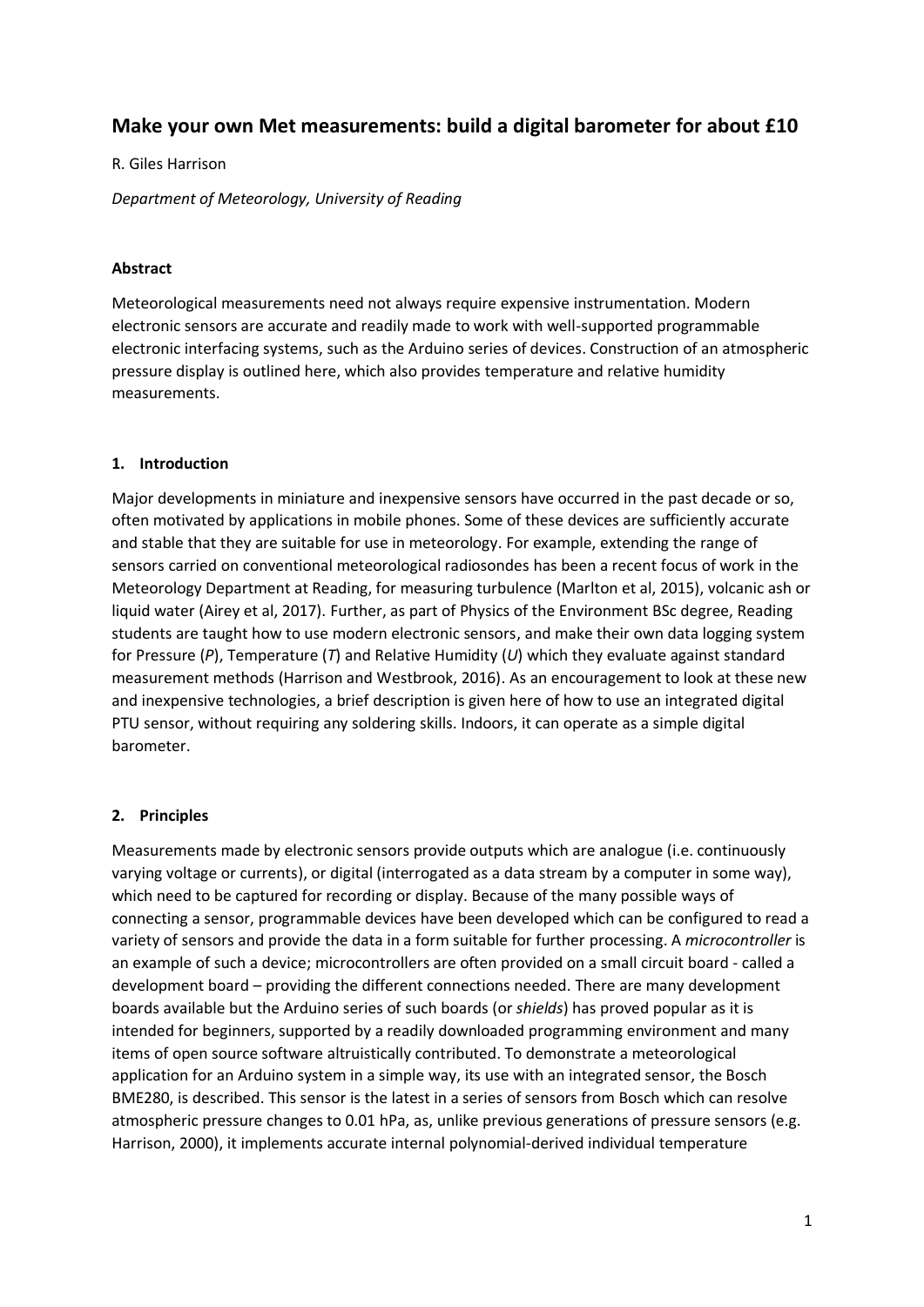compensation (Bosch, 2020). The BME280 also provides measurements of temperature and relative humidity.

#### **3. Implementation**

The BME280 PTU sensor itself is tiny, 2.5 x 2.5 x 0.93mm, so it is normally obtained on a "breakout board", to provide easier access to its different terminals. Beyond some electrical connections, all that is needed to use it is a device running a program to control the data transfer (typically a cheap microcontroller), and a source of power. As a computer will be needed to program the microcontroller, this could also be used to record and display the data, but a separate display of some kind may well be preferable and allows a stand-alone pressure readout to be constructed.

#### *(a) Hardware*

Figure 1 shows a basic arrangement with a BME280 sensor, an Adafruit liquid crystal display (LCD) and an Arduino Nano, one of the more compact devices in the Arduino series which still provides many connections for both analogue and digital sensors, and 32kB of program space. Figure 1(a) shows the wiring needed. Data connections to the BME280 and LCD are paralleled, using only two pins on the Nano. This approach which works through a protocol (called I<sup>2</sup>C, for inter-integrated circuit) which selects the device required through an identifying code. Two further connections supply power, from the Nano. Figure 1(b) shows the system implemented on a solderless "breadboard", widely used for electronic prototyping. As supplied, both the Nano and the BME280 breakouts come with a strip of pins intended for soldering. It is, however, possible to avoid soldering if the one strip of pins is placed into the Nano's connection holes on only one side and the second set of pins is not connected, but used to wedge the Nano board tightly to ensure the connections on the opposite side provide a good contact. Similarly, for the BME280 breakout, plasticine or Blu-tack can be used to keep the unsoldered pins under gentle tension. The suggested LCD is already provided with ready-soldered pins. A 9 V battery powers the system, and the usual 9 V battery connector needed has wires attached. Single core wire is suitable for the other connections.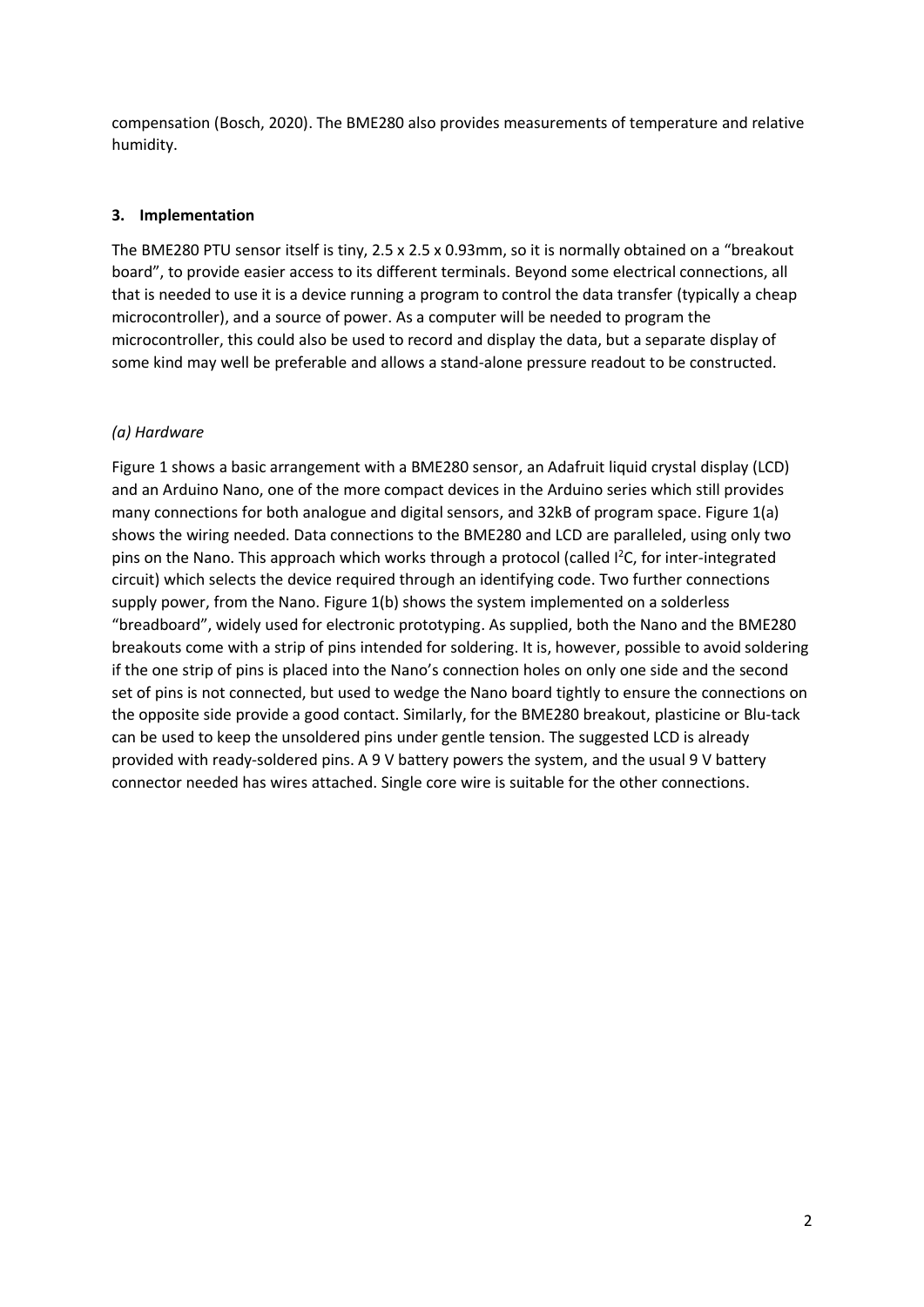

Figure 1. (a) Layout diagram showing wiring between an Arduino Nano, a Bosch BME280 on a breakout board, and a 128x64 pixel I<sup>2</sup>C LCD display, all powered by 9V battery. (b) Physical implementation showing the parts mounted on a breadboard, and the system operating. (The 9V battery is not shown).

#### *(b) Software*

To retrieve sensor data, format the values and write the measurements to the display, the Arduino Nano needs to have a program loaded, to which a link is provided at the end of this article. Programs for Arduino devices (known as *sketches*) are readily generated and compiled in the Arduino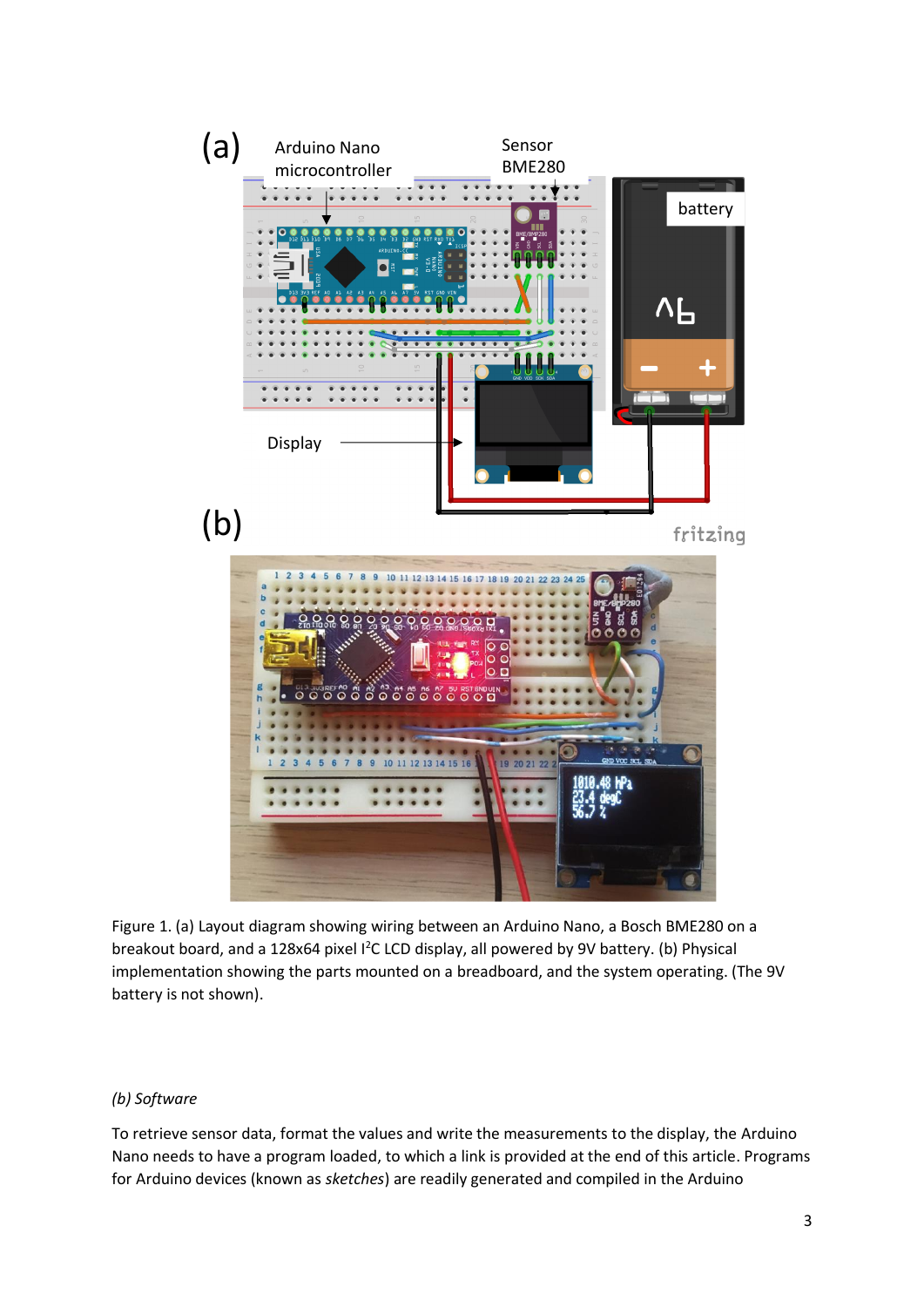Integrated Development Environment (IDE), installed on a desktop or laptop, which can be obtained for a small donation. The IDE can also load software libraries to support specific devices, which simplifies the structure of the code. Arduino IDE sketches are written in C++, and, when complete, are transferred from the IDE to the Arduino though a standard USB connection. This connection can also allow data to be transferred back to the computer used for programming. For the pressure display outlined, a small sketch has been written using existing libraries for the BME280 and LCD, with integer arithmetic and string handling employed to avoid the extra code size associated with floating point calculations.

#### **4. Evaluation**

The combination of the BME280, LCD, Nano and the simple monitoring sketch allows display of data from the sensor updated every second, which can also be seen in the serial monitor window of the IDE. Although the intention here is just to illustrate a simple arrangement, further refinements can clearly be considered, such as adding a SD card to allow data storage for subsequent transfer to a computer, a Real Time Clock to timestamp the values obtained, or the "Internet of Things" variant of the Nano (Nano 33 IOT) to provide wireless communications. GPS modules for time and position can also be easily included. Such additions allow measurements to be made in a wide range of situations, and figure 2 shows examples of pressure measurements made (a) during a balloon ascent and (b) whilst passing through the tunnels leaving King's Cross station in an express train, both using the earlier generation BMP180 Bosch sensor. The sensor clearly has a wide operating range despite only being specified down to 300 hPa, and a remarkably rapid transient response of more than 10 hPa per second.



Figure 2. Pressure measurements obtained using a Bosch BMP180 pressure sensor (a) from a balloon package (also carrying a GPS receiver) launched from Zaragoza, Spain in September 2014 (Makhmutov et al, 2015) and (b) passing through railway tunnels after leaving London King's Cross station.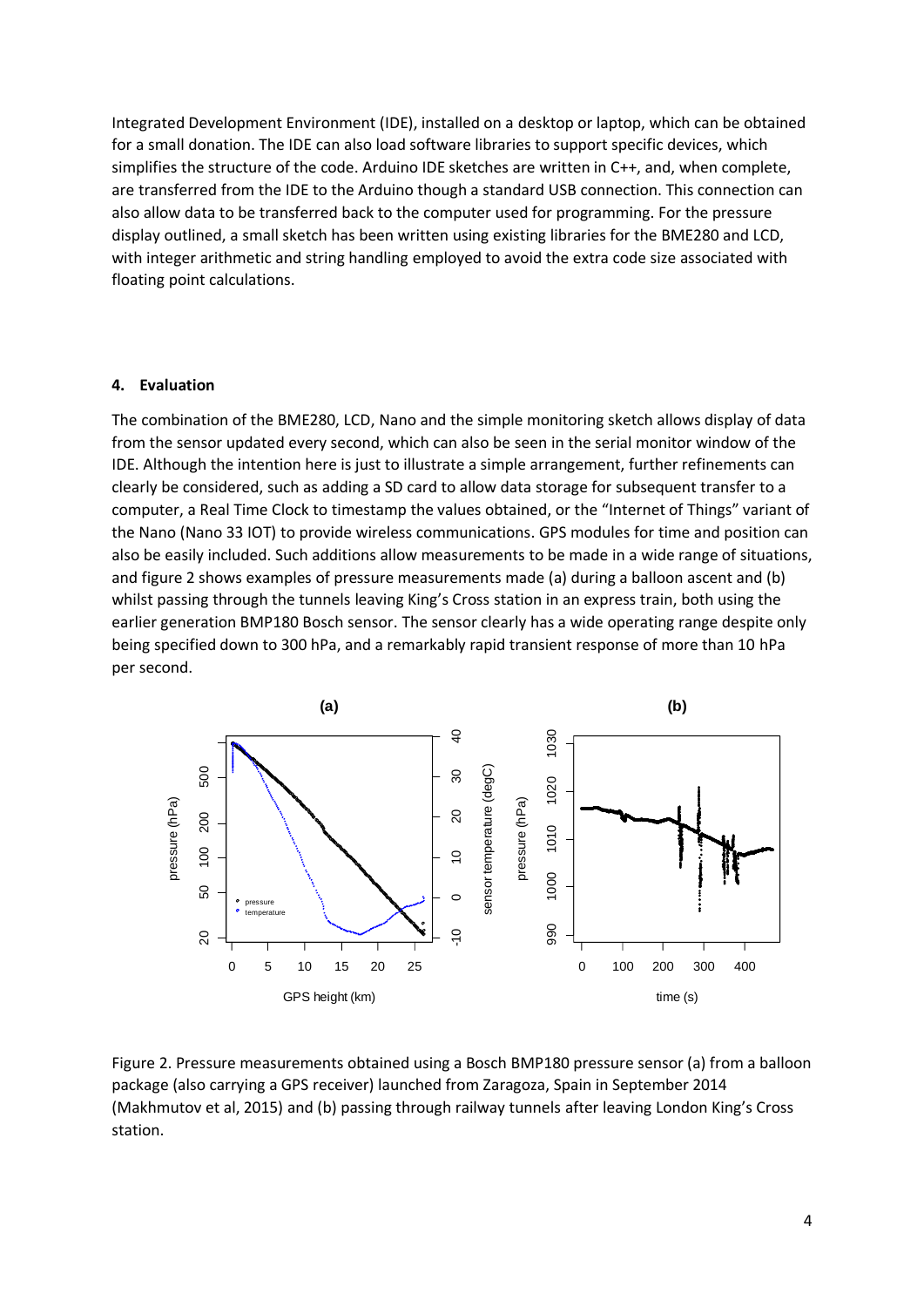#### **Further construction notes**

The parts and software needed are readily obtained from the internet. Depending on the suppliers and delivery terms chosen, the principal items needed of the Arduino, LCD and BME280 can be obtained for about £10. The Arduino system and IDE is well supported<sup>1</sup>, including help with installing libraries<sup>2</sup>. A simple test of the IDE connection and the Arduino Nano is provided by downloading the Blink program supplied as an example with the IDE, which, when functioning correctly, will cause one of the integral LEDs on the Nano to flash. Note that the unsoldered connections suggested are not very robust, and strange values may result with poor connections: this can be remedied by adjusting the connectors to press the Nano or BME280 pins ever more firmly, then pushing the Nano's reset button to allow the initialisation to run again, until more sensible values are shown. To test that both devices are properly connected, an I<sup>2</sup>C scanner program can be downloaded to the Nano: the LCD should report 0X3C and the BME280 sensor 0X76.

*Parts:* plugboard; BME280 sensor on GY-BME280 breakout board; Arduino Nano; 0.96 inch 128x64 pixel I <sup>2</sup>C SSD1306 LCD display (e.g. AZOLED12864-1000); 9V battery and battery clip; colour-coded single core wires can be salvaged from a short piece of telephone cable

*Software:* Arduino IDE; TinyBME280 library; Adafruit SSD1306 library; *PTUWeather* logging code (downloaded from [https://tinyurl.com/t859pms\)](https://tinyurl.com/t859pms); USB to mini-B programming lead. If a clone Arduino Nano is used, additional USB drivers may be required.

#### **Disclaimer**

I have no association with Arduino or Bosch, and other arrangements of different sensors and development boards to achieve similar results are of course also possible. The experiments suggested here are undertaken at your own risk. Detailed correspondence cannot be entered into individually, but further ideas and frequently asked questions will be addressed at <https://tinyurl.com/yxch7lz5> .

#### **References**

M.W. Airey, R.G. Harrison, K.A. Nicoll, P.D. Williams, and G.J. Marlton, 2017. [A miniature oscillating](http://dx.doi.org/10.1063/1.4998971)  [microbalance for sampling ice and volcanic ash from a small airborne platform](http://dx.doi.org/10.1063/1.4998971) *Rev Sci Instrum* 88, 086108 10.1063/1.4998971

Bosch, 2020. [https://www.bosch-sensortec.com/products/environmental-sensors/humidity-sensors](https://www.bosch-sensortec.com/products/environmental-sensors/humidity-sensors-bme280/)[bme280/](https://www.bosch-sensortec.com/products/environmental-sensors/humidity-sensors-bme280/)

R.G. Harrison, 2000. A temperature-compensated meteorological barometer *Rev Sci Instrum* **71**, 4, 1909-1910

R.G. Harrison and C.D. Westbrook, 2016. [Microcontrollers for data logging in Environmental Physics,](https://meetingorganizer.copernicus.org/EGU2016/EGU2016-8495-1.pdf) *Geophysical Research Abstracts*, 18, EGU2016-8495-1

<sup>1</sup> <https://www.arduino.cc/en/main/software>

<sup>2</sup> <https://www.arduino.cc/en/guide/libraries>